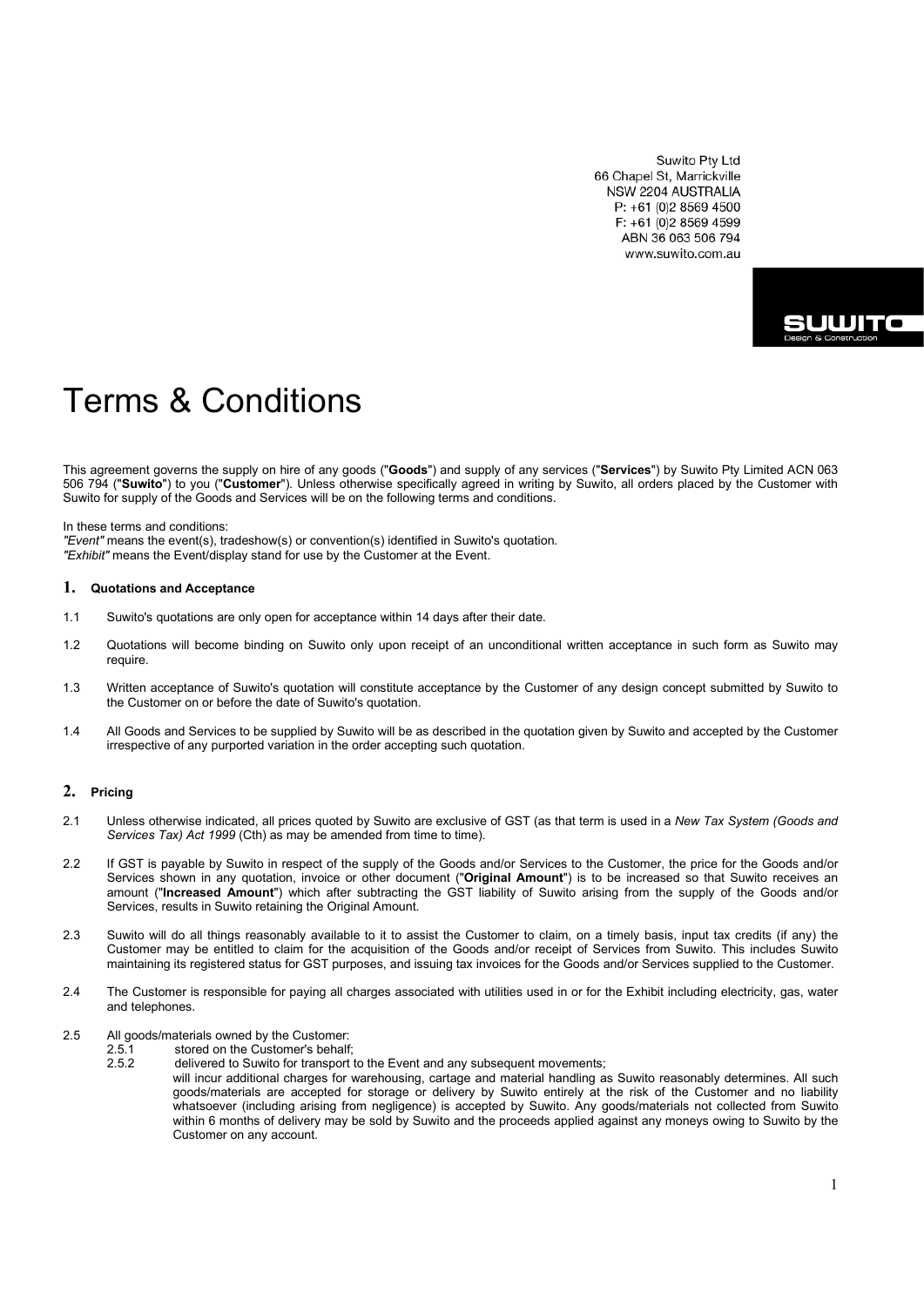## **Payment Terms**

- 2.6 The Customer must pay such percentage of the price as is indicated on Suwito's quotation upon acceptance of it and the balance outstanding must be paid by the Customer on the day of completion of the Event to which the quotation relates. If no percentage is indicated on the quotation then the Customer must pay 100% of the price as is indicated on Suwito's quotation upon acceptance of it.
- 2.7 Any additional amounts charged by Suwito to the Customer whether under clause 2.5 or otherwise, are payable within 7 days of the date of the invoice giving rise to the additional amounts charged.
- 2.8 If the Customer breaches any term of this agreement including any payment obligation or breaches clause 3.4, then:<br>2.8.1 All monies owing under outstanding invoices will become immediately due and payable and Suwito ma
	- All monies owing under outstanding invoices will become immediately due and payable and Suwito may render invoices for all Goods supplied and/or Services rendered up to that point in time and those invoices will also thereby become due and immediately payable; and
	- 2.8.2 Without prejudice to any other rights it may have, Suwito may suspend the supply of further Goods and/or Services or immediately terminate any and all agreements between it and the Customer by written notice to the Customer.
- 2.9 The Customer will must not commit any act of bankruptcy (if a natural person) or (being a company) appoint any external controller or suffer any external controller (including administrator, liquidator or receiver or receiver and manager) to be appointed to it.
- 2.10 The Customer will pay interest on all overdue payments at the rate of 3% per month (or such other rate as Suwito may specify from time to time) from the due date for payment until the date that payment is actually made.

## **3. Variations and Cancellation**

- 3.1 Suwito reserves the right to reject any orders or changes to production details which have been requested by the Customer within 30 days of the start of an Event.
- 3.2 Any changes requested by the Customer to the design concept and/or production details as provided in the tender presentation must be in writing. All changes to the design concept and/or production details (which are material in Suwito's opinion acting reasonably) and which are requested after the date of Suwito's quotation will be the subject of an additional charge as reasonably determined by Suwito.
- 3.3 For Services ordered by the Customer after the commencement of the erection of the Exhibition, the following will apply:
	- 3.3.1 Such Services will be charged at the prevailing floor order rate;
	- 3.3.2 A co-ordination fee will be payable to Suwito for such Services which are acquired by Suwito from third parties.
- 3.4 The Customer may not terminate this agreement after acceptance of Suwito's quotation except with the prior written consent of Suwito and on terms including a term by which the Customer indemnifies Suwito against all losses and claims.

#### **4. Design Concept and Production Details**

- 4.1 It is the Customer's responsibility to:<br>4.1.1 provide Suwito with accu
	- provide Suwito with accurate, complete and detailed instructions concerning the Goods and/or Services required and the Exhibit;
	- 4.1.2 book the Exhibit space;<br>4.1.3 provide Suwito with the
	- provide Suwito with the Event manual (if any) and all other information relevant to the Event and the Exhibit.
- 4.2 All orders are accepted on the understanding that the Customer is solely responsible for:<br>4.2.1 determining that the Services and/or the Exhibit meet the safety requirement
	- determining that the Services and/or the Exhibit meet the safety requirements and the requirements of their intended function and application;
		- 4.2.2 liaising with the Event co-ordinator and obtaining design approval.
- 4.3 All product data, design and other details submitted by Suwito in the tender are approximate only. Suwito endeavours to supply the Goods and/or Services as close to the tender presentation as is reasonably possible. The Customer is not entitled to make any objection or claim for compensation or rescind or terminate this agreement if the Exhibit manifests any material deviation from the tender presentation or as set out in the quote.
- 4.4 All production data, design and other details submitted to the Customer after acceptance of Suwito's quotation will be deemed to be approved by the Customer unless Suwito is notified in writing to the contrary within 5 days of submission.
- 4.5 All advice, published material and other information provided by Suwito is provided only as a guide to available Goods and Services and does not form part of this agreement. Reliance on all such information and advice and any changes to the Exhibit made at the Customer's request are entirely at the Customer's risk.

#### **5. Goods Supplied**

- 5.1 All Goods manufactured by Suwito for use in the Exhibit remain the property of Suwito. All Goods supplied by Suwito for use in the Exhibit but which are not owned by Suwito, remain at all times the property of the entity which owns them at that time and no rights in or to any of the Goods are acquired by the Customer other than those specifically as set out herein.
- 5.2 The Contractor agrees that all such Goods are hired by Suwito to the Customer solely for the purpose of the Event, and the Customer's rights are limited to that of a bailee and may not grant any security interest in the Goods to any third party.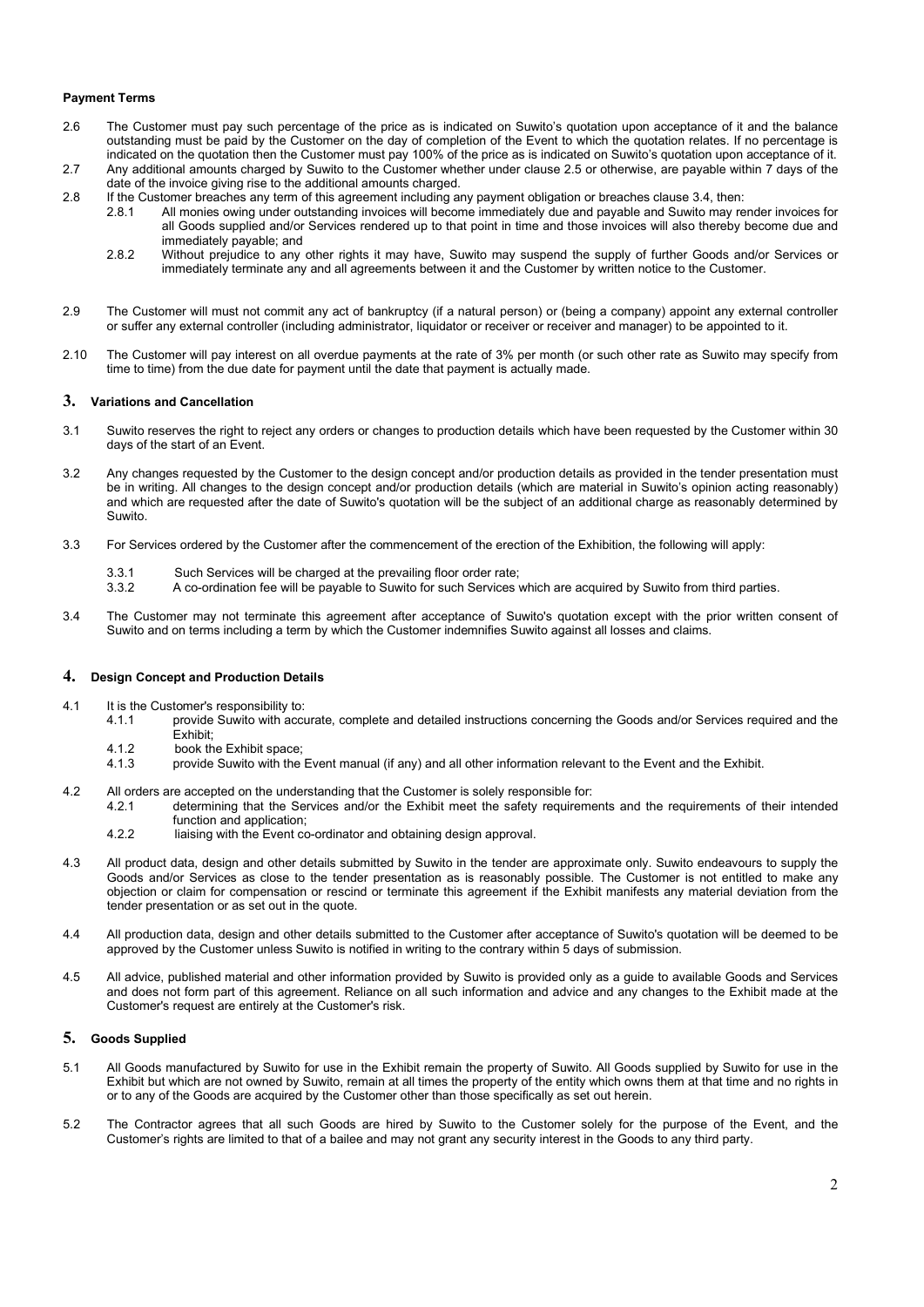5.3 Suwito will obtain all necessary permits, licences and consents required for Suwito to construct or otherwise install the Exhibit, including the stand components, rigging, lighting gantry and electrical inventory such as speakers and televisions and will comply with all conditions imposed thereon;

## **6. Intellectual Property**

- 6.1 All production data, design concept and other details offered by Suwito are and remain (i) the intellectual property of Suwito or (ii) the intellectual property of a third party and Suwito is supplying them under licence.
- 6.2 All images, logos and text supplied by the Customer to Suwito for display in or around the Exhibit or forming part of the design works relating to the Exhibit will remain the intellectual property of the Customer and the Customer licences the use of same to enable Suwito to provide the Services.
- 6.3 The Customer releases Suwito from and indemnifies Suwito against any and all claims from the Customer or any third party based on any infringement or alleged infringement of intellectual property rights in respect of any design, item or thing supplied by the Customer to Suwito.

## **7. Warranties, reliance and employees**

- 7.1 Warranties
	- 7.1.1 Suwito warrants that it will use reasonable care and skill in supplying the Goods and/or Services to the standard generally accepted within the Project Management industry.
	- 7.1.2 Suwito indemnifies the Customer for any and all claims by third parties in respect to any breach or alleged breach of any intellectual property rights arising from the use of or public display of any intellectual property supplied by Suwito at the Event.

## 7.2 No reliance

Each of the parties acknowledges that, in entering into this agreement, it does not do so in reliance on any representation, warranty or other provision except as expressly provided in this agreement. Any conditions, warranties or other terms implied by statute or common law are excluded from this agreement to the fullest extent permitted by law.

#### 7.3 Employees and subcontractors

Suwito covenants that Suwito is solely responsible for the payment of all amounts due to each of its employees and contractors whether by way of salary, superannuation, annual leave, long service leave or any other benefits to which they are entitled by law.

# **8. Exhibit and Insurances**

- 8.1 The Services will unless otherwise specified in the quotation include the unpacking, set up, dismantling and repacking of the Exhibit. Upon the Customer's use of the Exhibit, satisfactory set up will be deemed to have occurred.
- 8.2 Suwito does not provide on-site security at Events. At no time is Suwito liable for fire, theft, loss of property or other risks to the Exhibit or the Customer's property within the Exhibit. The Customer is responsible for taking adequate security measures to protect the Exhibit and its own property and the Goods supplied by the Supplier at the Event.
- 8.2 The Customer is responsible for insuring its own property and all Goods supplied by Suwito for their replacement value against anv loss or damage during the term of this agreement and the Customer will be fully responsible for any loss of or damage to the Goods however occasioned.
- 8.3 The Customer must effect and maintain at all times during the term of this agreement, public risk insurance relating to the Goods and the Exhibit for an indemnity of not less than \$20,000,000 for any one Event.

## **9. Implied Contracts**

The terms appearing in this document are incorporated by implication into all agreements between Suwito and the Customer irrespective of any terms appearing in documentation provided by the Customer.

# **10. Force Majeure**

- 10.1 Neither party has any liability under this agreement for any delays or failures in performance of this agreement which result from circumstances beyond the reasonable control of that party.
- 10.2 For the avoidance of doubt, government directives in respect to the current Covid-19 pandemic are considered to be a force majeure event contemplated by clause 11.1 above.
- 10.3 In the event of a force majeure event, no payments made by the Customer are to be refunded and all payments that are not yet paid become immediately due and payable.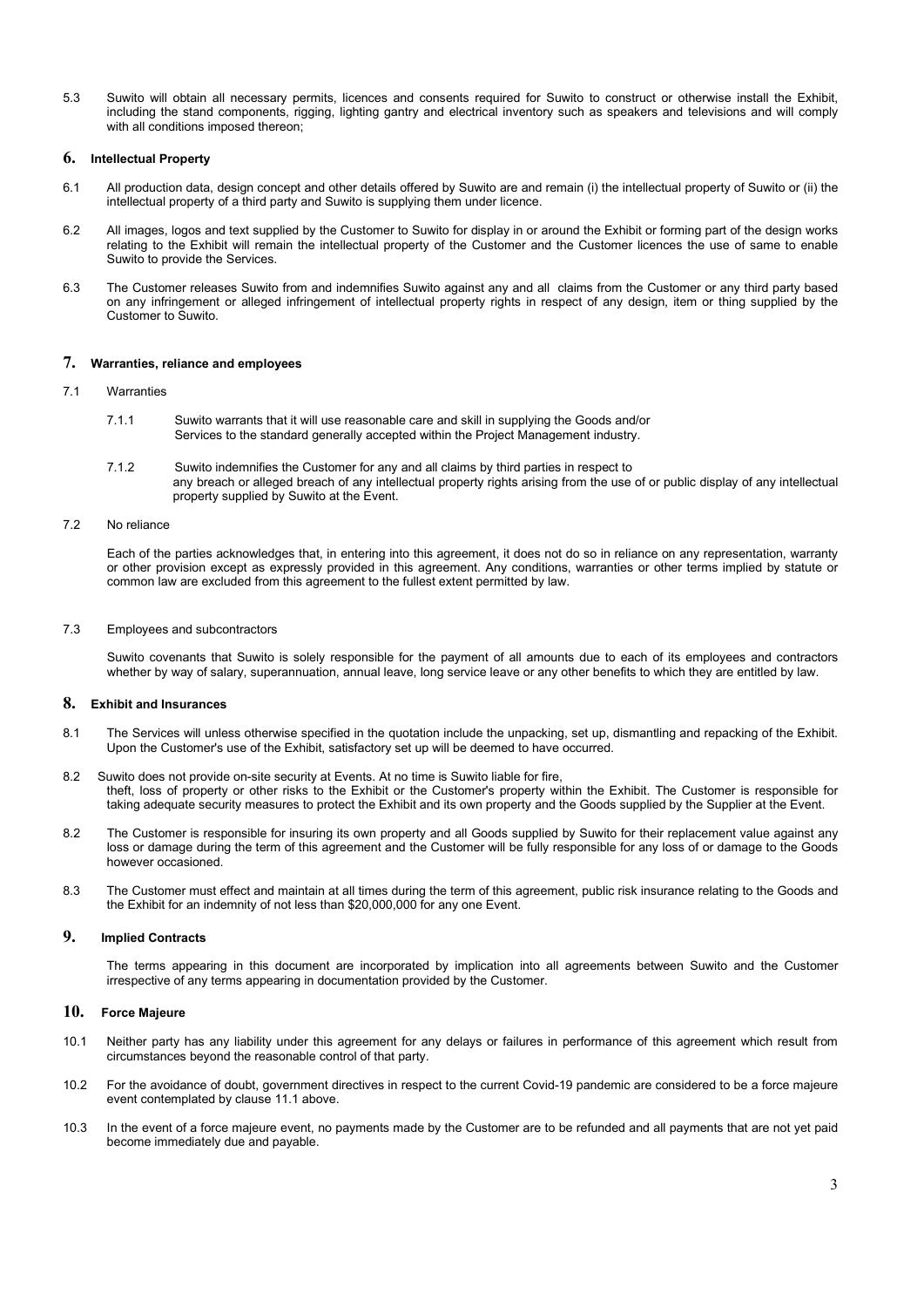## **11 Customer's obligations**

The Customer will

- 11.1 Hire the Goods at its own risk and bear responsibility for the Goods hired from the time of their delivery in into the possession of the Customer until collection by or return to Suwito;
- 11.2 Where necessary be responsible for obtaining the necessary permits and/or plans and pay such fees as may be required to use the Goods at the Exhibition;
- 11.3 Not remove the Goods from the Exhibit and must not sub-hire or part with possession or part with control of the Goods or any of them without Suwito's written permission.
- 11.4 Assume the risk and indemnify and hold Suwito harmless from and against any and all property damage and personal injury and death resulting from:
	- 11.4.1 the use of the Goods or any of them;<br>11.4.2 contact with underground cables pin
	- 11.4.2 contact with underground cables, pipes, services or other obstructions; and 11.4.3 all necessary service repairs.
	- all necessary service repairs.
- 11.5 Use the Goods in a proper, safe and prudent manner and only for the purpose and capacity for which they were designed;
- 11.6 Comply with any written instructions given to the Customer or accompanying the Goods;
- 11.7 Ensure all Goods are returned or ready for collection by Suwito in a clean, dry and properly packed condition and if being collected, are readily accessible; and
- 11.8 Will pay for all cleaning or drying costs and for any damage resulting from not properly drying, cleaning and/or packing the Goods.

#### **12. Property**

The Customer acknowledges that Suwito may inspect the Goods at any time during the period of hire, whether notice of such inspection is given to the Customer or not, and the Customer shall provide all assistance and cooperation necessary to facilitate such inspection of the Goods. The Customer shall indemnify Suwito in relation to any action of trespass or any other action or claim against Suwito in the course of Suwito exercising its right to inspect the Goods.

#### **13. Loss of or damage to Goods**

- 13.1 If the goods are lost, breakdown or are damaged (or any part of them suffers such occurrence), the Customer must immediately notify Suwito of the details. Notification shall not absolve the Customer from its obligations under these terms. In the event that the Goods breakdown or become unsafe to use, the Customer shall immediately stop using the Goods and take all necessary steps to prevent the Goods from sustaining any further damage.
- 13.2 The Customer must also take all steps necessary to prevent injuries from occurring to any person or property as a result of the condition of the Goods and must not repair or attempt to repair the Goods without the prior written consent of Suwito. If the Goods are lost or damaged and the loss or damage is caused by the negligence or wilful act or omission of the Customer or the breach of any part of this agreement by the Customer, then that Customer shall without limitation be liable for:
	- 13.2.1 Any costs incurred by Suwito in repairing or replacing the Goods;<br>13.2.2 Hiring charges for replacement goods until the Goods are repaire
	- 13.2.2 Hiring charges for replacement goods until the Goods are repaired or replaced; and<br>13.2.3 Any other costs whatsoever incurred or loss suffered by Suwito as a result of the
	- Any other costs whatsoever incurred or loss suffered by Suwito as a result of the
	- damage to or loss of the Goods.

#### **14. Release and indemnity**

The Customer hereby releases Suwito from, and agrees to indemnify Suwito against any third party claim, action, suit, demand, cost and expense in relation to injury to any person or death or damage or loss suffered in respect to any property arising directly or indirectly out of the hire or use of the Goods by the Customer or the Customer's breach of any of these terms.

#### **15. Limit of liability**

- 15.1 Suwito is not liable to the Customer in contract, tort (including negligence), breach of statutory duty or otherwise for any loss, damage, cost or expense of any nature whatsoever incurred or suffered by the Customer of an indirect or consequential nature including any economic loss or other loss of turnover, profits, business or goodwill.
- 15.2 Suwito gives no warranties, guarantees or conditions except as expressly provided for in this agreement. To the fullest extent permitted by law, all warranties, conditions and guarantees that may otherwise apply or be implied are excluded and
	- 15.2.1 Suwito's only obligation resulting from a breach by it of any condition, warranty or guarantee pertaining to the supply of the Goods that cannot be excluded is limited to replacing the Goods or supplying goods similar to the Goods or repairing the Goods or paying the cost of replacing the Goods or paying the cost of repairing the Goods; and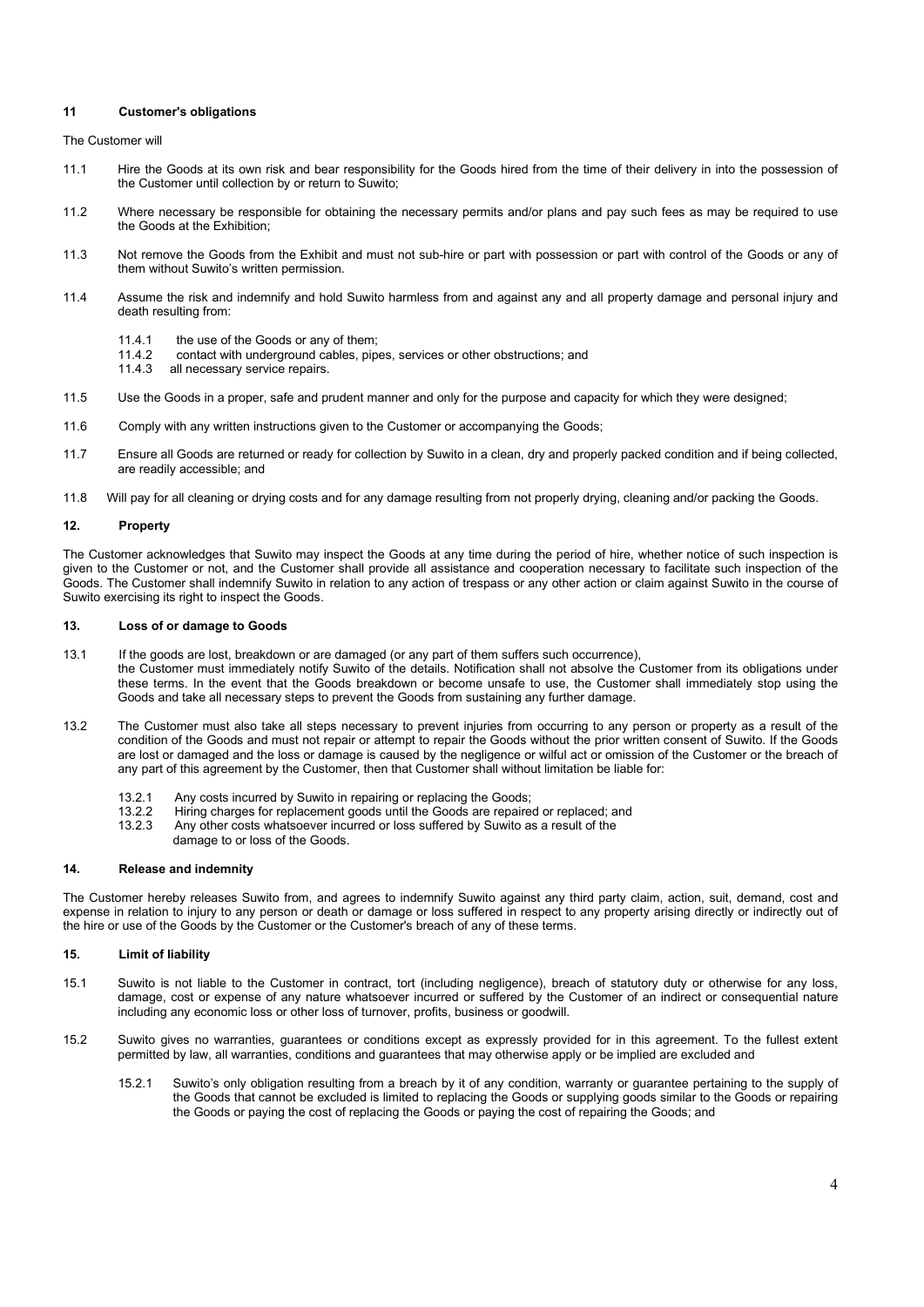- 15.2.2 Suwito's only obligation resulting from a breach by it of any condition, warranty or guarantee pertaining to the supply of the Services that cannot be excluded is limited to supplying the Services again or paying the cost of supplying the Services again.
- 15.3 The liability of Suwito under or in connection with this agreement whether arising in contract, tort (including negligence), breach of statutory duty or otherwise must not exceed the amount paid by the Customer to Suwito under this agreement and any claim or demand must be made within six months of when the Customer became or should have become aware of its entitlement to make the claim or demand.

#### **16. Effect of termination**

- 16.1 Upon the termination or expiration of this agreement, Suwito is entitled to take possession of the Goods immediately and for this purpose the Customer irrevocably appoint Suwito as the Customer's agent and authorises Suwito to:
	- 16.1.1 enter upon any land or premises upon which the Goods are situated or where Suwito has any reason to believe that the Goods may be situated; and
	- 16.1.2 remove the Goods whether or not they are affixed to the land or to premises connected to property or goods not supplied by Suwito.
- 16.2 If the Goods are not returned or if Suwito has agreed beforehand to collect them at the expiration or termination of the agreement and they are not ready for collection by Suwito then the Customer shall pay an additional charge of 100% of the daily rate of supply of the Goods or any part of them for every additional day or part thereof that the Goods or any part of them is retained by the Customer unless otherwise agreed in writing between the parties.

#### 17. **Security interest**

- 17.1 These provisions (including the provisions of clause 2.5.2) create a security interest (including where applicable a purchase money security interest) in the Goods in favour of Suwito as grantee pursuant to the provisions of the Personal Property Securities Act 2009 (Cth);
- 17.2 The Customer undertakes to immediately do such acts and things and sign such documents and provide such information as in the opinion of Suwito may be necessary or desirable to enable Suwito to perfect any security interest created or provided for by these terms, as a perfected security interest with first priority.
- 17.3 To the fullest extent permitted by law, the Customer waives any rights it may have now or in the future to receive a copy of any verification statement or other confirmation relating to the interests created or provided for or perfected in the manner contemplated by these terms.

#### **18 Miscellaneous**

- 18.1 Unless expressed in writing to the Customer, the failure or delay by Suwito in exercising any right, power or privilege available to it will not operate as a waiver thereof nor will the exercise by Suwito of any other right, power or privilege prevent it from exercising any other rights, powers or privileges available to it.
- 18.2 The validity and interpretation of these terms and conditions and their effect are governed by the laws in force in NSW. Each party submits to the jurisdiction of courts of that State.
- 18.3 If any part of these terms and conditions is held to be void or unlawful, these terms and conditions will be read and enforced as if the void or unlawful provision is deleted.
- 18.4 Nothing in this agreement is intended to create an agency or joint venture relationship between Suwito and the Customer. Neither party will have any authority to bind the other to any obligation to any third parties, unless otherwise agreed to in writing by Suwito and the Customer.
- 18.5 Where any of these terms and conditions are inconsistent with the Customer's terms & conditions, Suwito's terms and conditions shall prevail to the extent of any inconsistency.

These Terms and Conditions are available on Suwito's website.

Executed by the parties as an agreement.